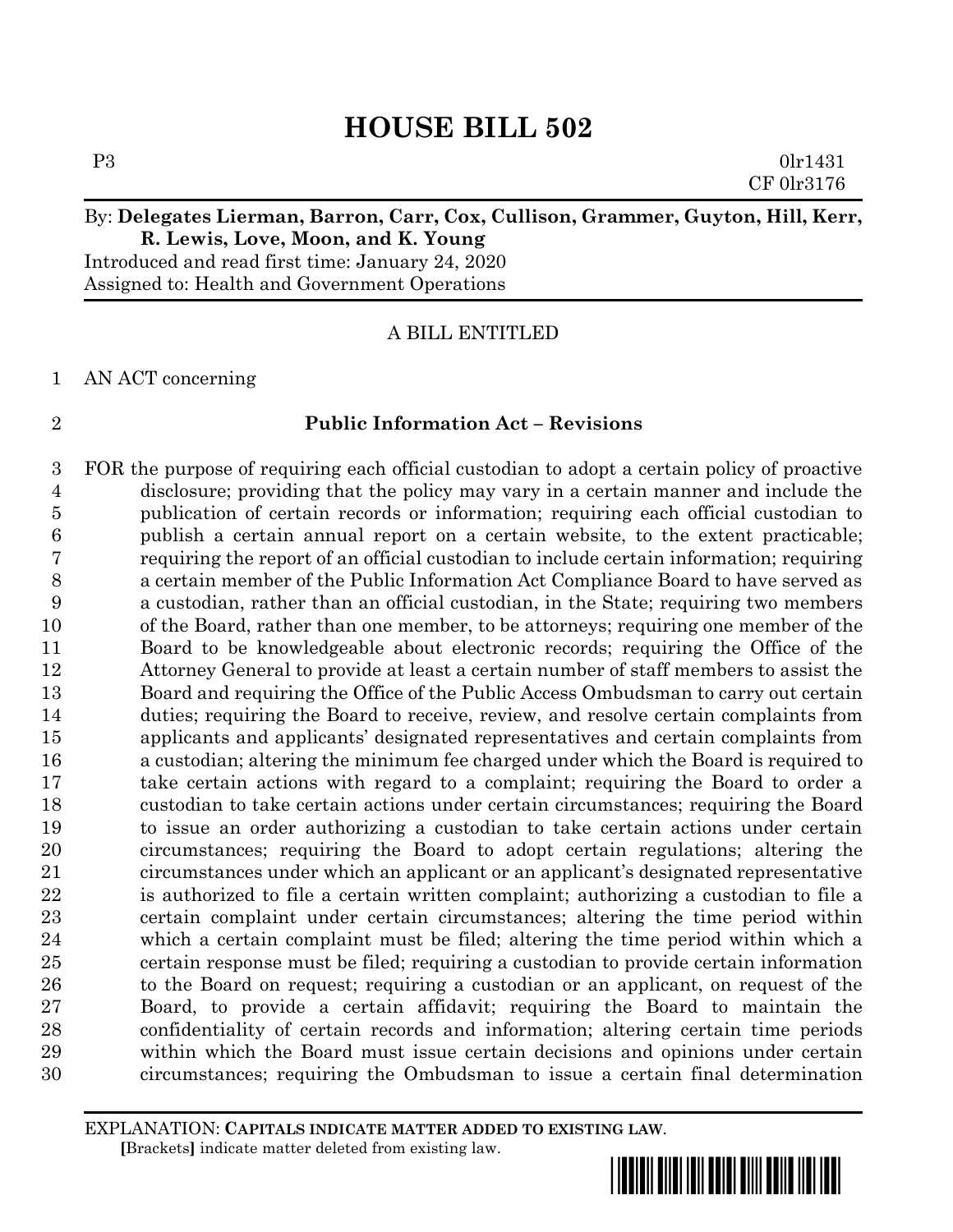within a certain period of time except under certain circumstances; requiring the Ombudsman to inform the applicant and the custodian of the availability of certain review by the Board under certain circumstances; authorizing the Ombudsman to disclose certain information to certain persons; authorizing the Ombudsman to transfer certain information to the Board under certain circumstances; requiring the Ombudsman to submit a certain annual report to the Governor and the General Assembly; requiring the Ombudsman's report to include certain information; prohibiting a custodian from failing to respond to an application for the inspection of a public record within certain time limits except under certain circumstances; prohibiting a custodian who violates a certain provision of this Act from charging a certain fee; requiring the Office of the Attorney General to allocate certain staff members on or before a certain date; making stylistic and conforming changes; and generally relating to the Public Information Act.

- BY repealing and reenacting, without amendments,
- Article General Provisions
- Section 4–101(a) and (c) and 4–1B–01
- Annotated Code of Maryland
- (2019 Replacement Volume)
- BY adding to
- Article General Provisions
- Section 4–104 and 4–105
- Annotated Code of Maryland
- (2019 Replacement Volume)
- BY repealing and reenacting, with amendments,
- Article General Provisions
- 26 Section  $4-\frac{1A-02(a)}{4}$ ,  $4-\frac{1A-03(d)}{4}$ ,  $4-\frac{1A-04}{4}$  through  $4-\frac{1A-07}{4}$ ,  $4-\frac{1B-02(b)}{4}$ ,  $4-\frac{1B-04}{4}$
- and 4–402
- Annotated Code of Maryland
- (2019 Replacement Volume)

#### SECTION 1. BE IT ENACTED BY THE GENERAL ASSEMBLY OF MARYLAND, That the Laws of Maryland read as follows:

#### **Article – General Provisions**

- 4–101.
- (a) In this title the following words have the meanings indicated.
- (c) "Board" means the State Public Information Act Compliance Board.
- **4–104.**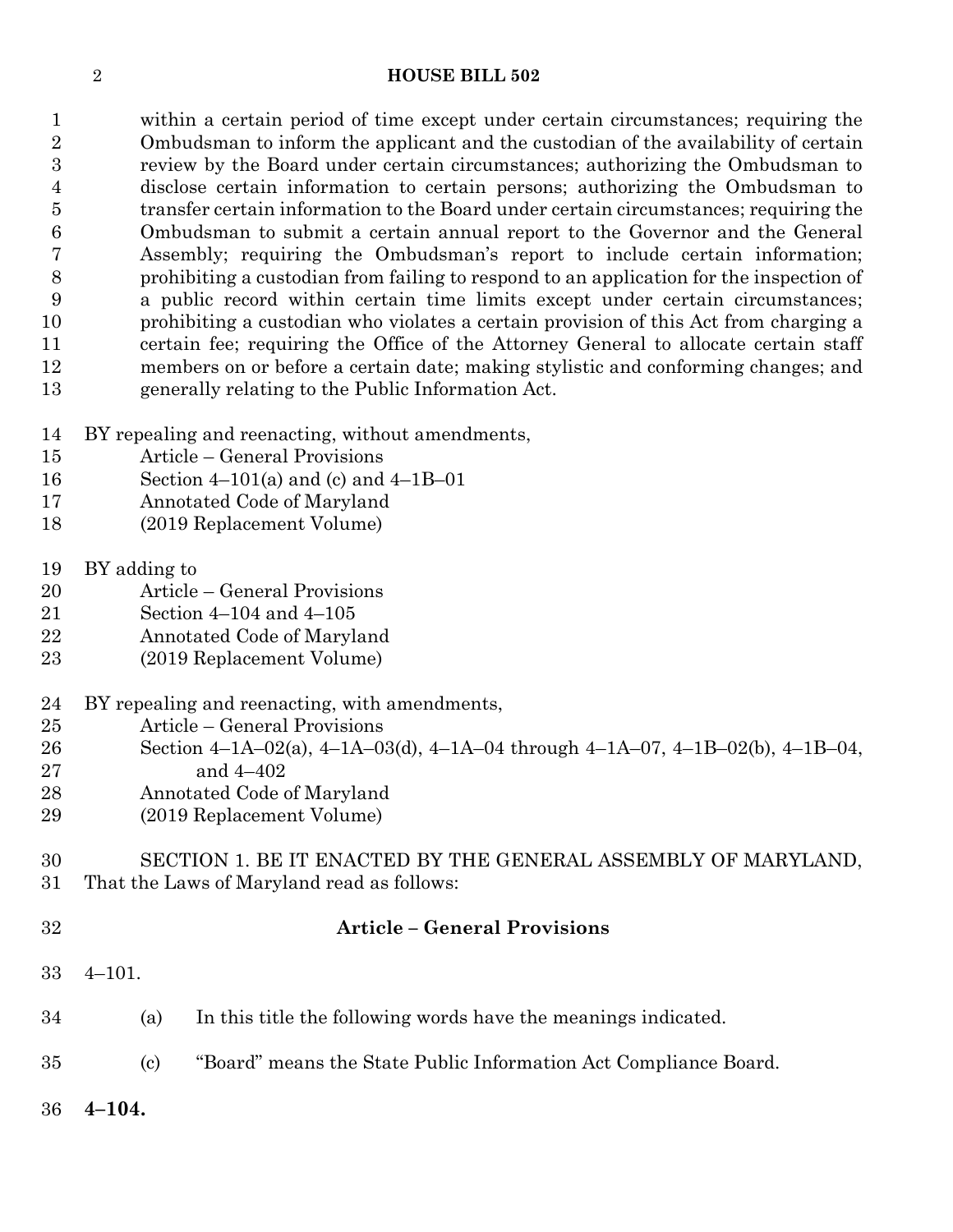**(A) EACH OFFICIAL CUSTODIAN SHALL ADOPT A POLICY OF PROACTIVE DISCLOSURE OF PUBLIC RECORDS THAT ARE AVAILABLE FOR INSPECTION UNDER THIS TITLE.**

**(B) THE POLICY ADOPTED UNDER SUBSECTION (A) OF THIS SECTION MAY:**

 **(1) VARY AS APPROPRIATE TO THE TYPE OF PUBLIC RECORD AND TO REFLECT THE STAFF AND BUDGETARY RESOURCES OF THE GOVERNMENTAL UNIT; AND**

 **(2) INCLUDE PUBLICATION OF PUBLIC RECORDS ON THE WEBSITE OF THE GOVERNMENTAL UNIT OR PUBLICATION OF PRIOR RESPONSES TO REQUESTS FOR INSPECTION MADE UNDER THIS TITLE.**

**4–105.**

 **(A) ON OR BEFORE JULY 1 EACH YEAR, EACH OFFICIAL CUSTODIAN SHALL PUBLISH ON THE WEBSITE OF THE GOVERNMENTAL UNIT, TO THE EXTENT PRACTICABLE, A REPORT ON THE REQUESTS RECEIVED DURING THE IMMEDIATELY PRECEDING CALENDAR YEAR UNDER THIS TITLE FOR INSPECTION OF PUBLIC RECORDS OF THE GOVERNMENTAL UNIT.**

**(B) THE REPORT SHALL INCLUDE:**

 **(1) THE NUMBER OF REQUESTS RECEIVED UNDER THIS TITLE, INCLUDING:**

 **(I) THE NUMBER OF REQUESTS GRANTED OR DENIED WITHIN 10 BUSINESS DAYS;**

 **(II) THE NUMBER OF REQUESTS GRANTED OR DENIED WITHIN 30 DAYS; AND**

 **(III) THE NUMBER OF REQUESTS GRANTED OR DENIED IN MORE THAN 30 DAYS AND THE REASONS FOR THE DELAYS, INCLUDING THE NUMBER OF EXTENSIONS REQUESTED AND THE NUMBER OF REQUESTS THAT WERE THE SUBJECT OF DISPUTE RESOLUTION UNDER § 4–1B–04 OF THIS TITLE;**

- **(2) THE OUTCOMES OF THE REQUESTS, INCLUDING:**
- 
- **(I) THE TOTAL NUMBER OF REQUESTS GRANTED IN FULL;**
- **(II) THE TOTAL NUMBER OF REQUESTS GRANTED IN PART;**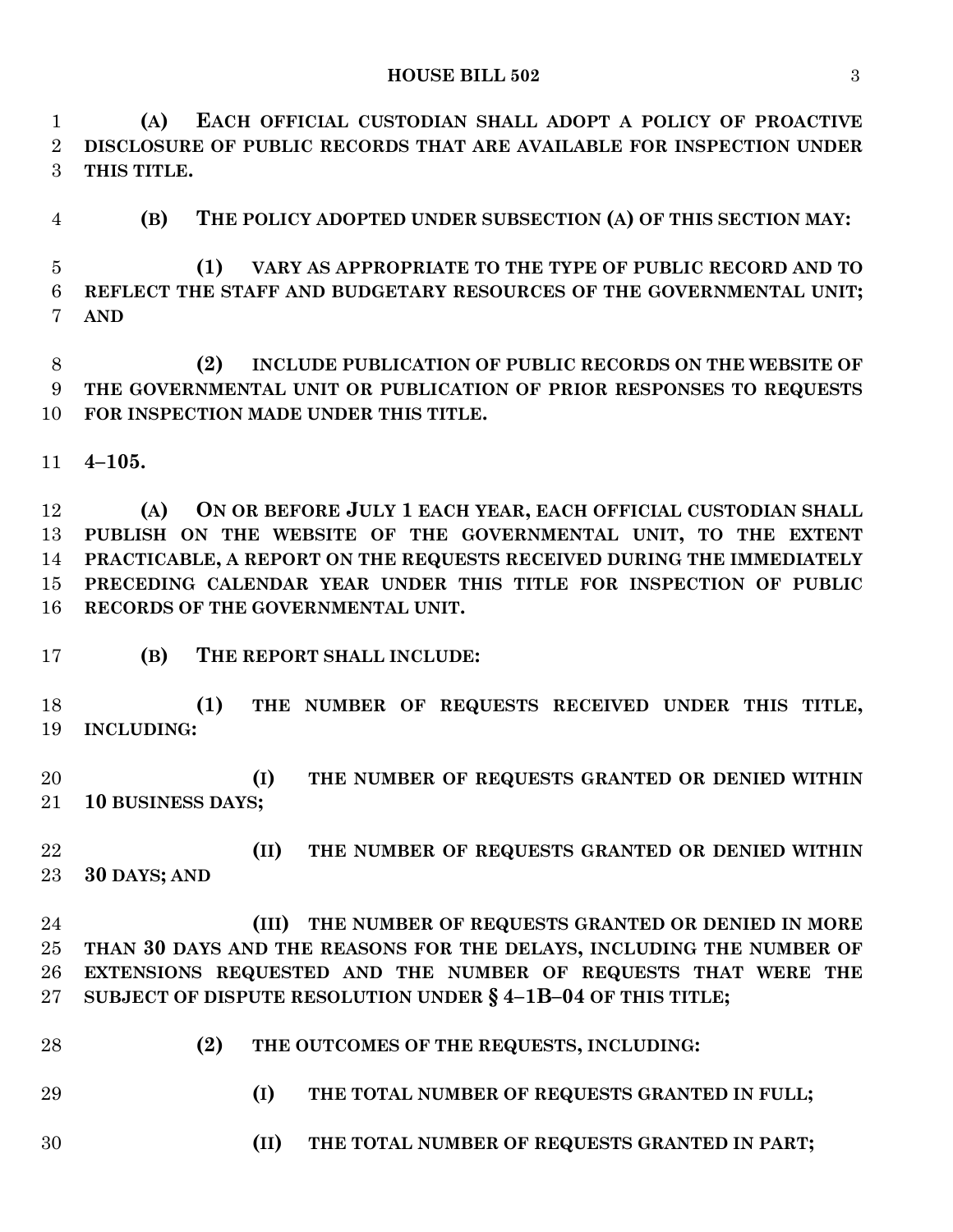|                                    | <b>HOUSE BILL 502</b><br>$\overline{4}$                                                                                                                                  |       |    |                                                          |  |  |  |
|------------------------------------|--------------------------------------------------------------------------------------------------------------------------------------------------------------------------|-------|----|----------------------------------------------------------|--|--|--|
| $\mathbf{1}$                       |                                                                                                                                                                          | (III) |    | THE TOTAL NUMBER OF REQUESTS DENIED IN FULL; AND         |  |  |  |
| $\overline{2}$<br>$\boldsymbol{3}$ | PUBLIC RECORDS WERE PROVIDED;                                                                                                                                            | (IV)  |    | THE TOTAL NUMBER OF REQUESTS FOR WHICH REDACTED          |  |  |  |
| $\overline{4}$                     | (3)                                                                                                                                                                      |       |    | THE AMOUNT OF FEES CHARGED UNDER § 4-206 OF THIS TITLE;  |  |  |  |
| $\overline{5}$<br>6                | (4)<br>THIS TITLE; AND                                                                                                                                                   |       |    | THE NUMBER OF FEE WAIVERS GRANTED UNDER § 4-206(E) OF    |  |  |  |
| 7<br>8<br>9                        | (5)<br>A DESCRIPTION OF EFFORTS BY THE GOVERNMENTAL UNIT TO<br>PROACTIVELY DISCLOSE INFORMATION IN ACCORDANCE WITH THE POLICY<br>ADOPTED UNDER § 4-104 OF THIS SUBTITLE. |       |    |                                                          |  |  |  |
| 10                                 | $4 - 1A - 02$ .                                                                                                                                                          |       |    |                                                          |  |  |  |
| 11                                 | (1)<br>(a)                                                                                                                                                               |       |    | The Board consists of five members.                      |  |  |  |
| 12                                 | (2)                                                                                                                                                                      | (i)   |    | One member of the Board shall be a representative:       |  |  |  |
| 13<br>14                           | in the State;                                                                                                                                                            |       | 1. | from a nongovernmental nonprofit group that is organized |  |  |  |
| 15<br>16                           | government; and                                                                                                                                                          |       | 2. | who works on issues related to transparency or open      |  |  |  |
| 17<br>18                           | government and news media communities.                                                                                                                                   |       | 3. | who is nominated by representatives of the open          |  |  |  |
| 19                                 |                                                                                                                                                                          | (ii)  |    | One member of the Board shall:                           |  |  |  |
| 20                                 |                                                                                                                                                                          |       | 1. | have knowledge of the provisions of this title;          |  |  |  |
| 21<br>22                           | defined in $\S$ 4–101(d) of this title; and                                                                                                                              |       | 2. | have served as [an official] A custodian in the State as |  |  |  |
| 23<br>24                           | and the Maryland Municipal League.                                                                                                                                       |       | 3. | be nominated by the Maryland Association of Counties     |  |  |  |
| $25\,$<br>$26\,$                   | the State.                                                                                                                                                               | (iii) | 1. | Three members of the Board shall be private citizens of  |  |  |  |
| $27\,$                             |                                                                                                                                                                          |       | 2. | A private citizen member of the Board may not be:        |  |  |  |
| 28                                 |                                                                                                                                                                          |       | A. | a custodian of a public record;                          |  |  |  |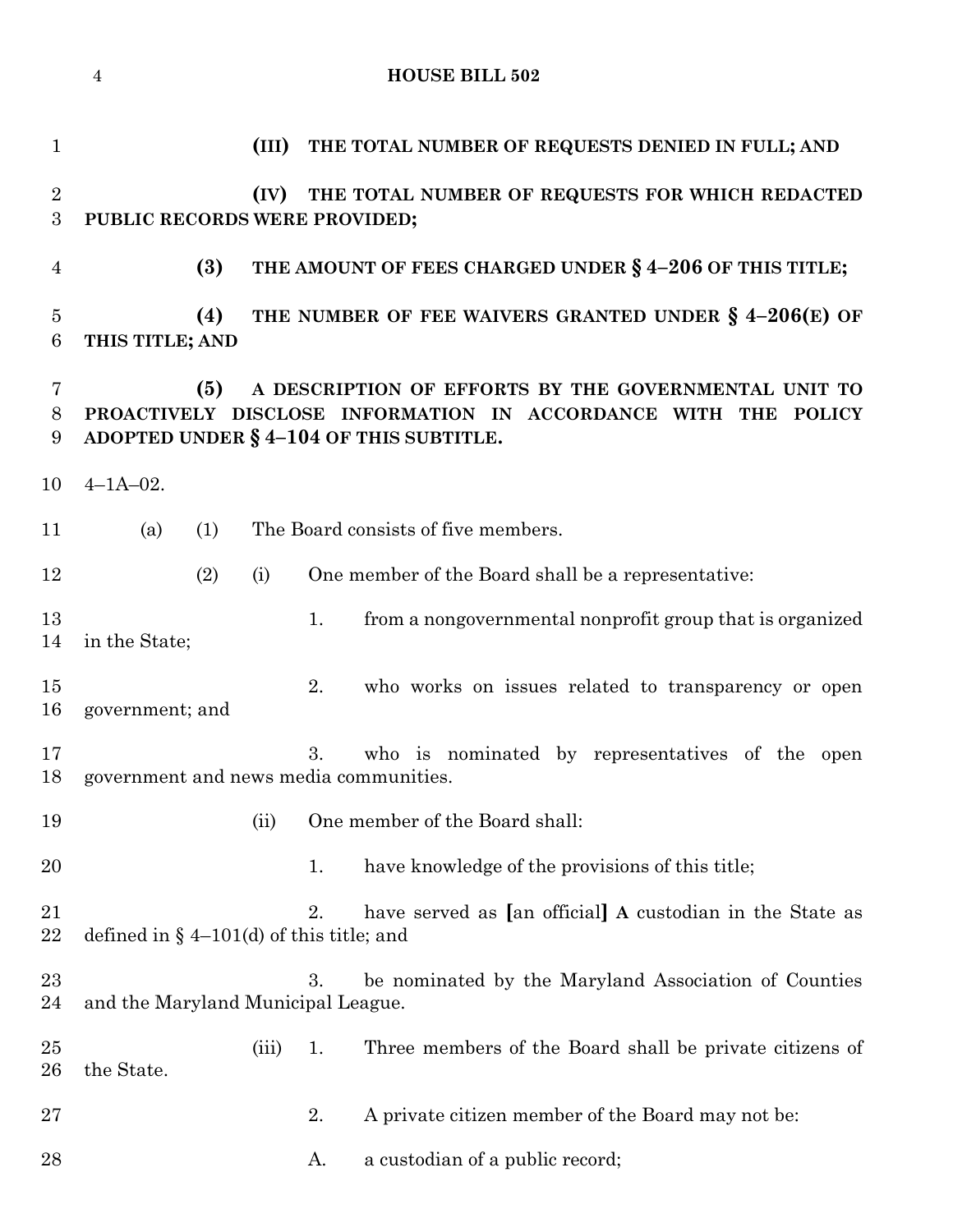B. a member of the news media; or C. a staff member or spokesperson for an organization that represents the interests of custodians or applicants for public records. (3) At least **[**one member**] TWO MEMBERS** of the Board shall be **[**an attorney**] ATTORNEYS** admitted to the Maryland Bar. **(4) AT LEAST ONE MEMBER OF THE BOARD SHALL BE KNOWLEDGEABLE ABOUT ELECTRONIC RECORDS, INCLUDING ELECTRONIC STORAGE, RETRIEVAL, REVIEW, AND REPRODUCTION TECHNOLOGIES. [**(4)**] (5)** (i) The Governor shall publish, on the website of the Office of the Governor, notice of the Governor's intent to consider applicants for positions on the Board. 12 (ii) The notice shall include: 13 1. application procedures; 2. criteria for evaluating an applicant's qualifications; and 3. procedures for resolving any conflicts of interest. (iii) The Governor shall solicit recommendations for positions on the Board from representatives of the custodian, news media, and nonprofit communities. (iv) 1. An individual may submit to the Governor an application for membership on the Board as provided under subparagraph (ii) of this paragraph. 2. The names and qualifications of applicants shall be posted on the website of the Office of the Governor. 22 (v) When evaluating an applicant, the Governor shall: 23 1. consider the need for geographic, political, racial, ethnic, cultural, and gender diversity on the Board; and 25 25 2. ensure the neutrality of the Board. **[**(5)**] (6)** Subject to paragraphs (2) **[**and (3)**] THROUGH (4)** of this subsection and with the advice and consent of the Senate, the Governor shall appoint the members of the Board from the pool of applicants under paragraph **[**(4)**] (5)** of this subsection.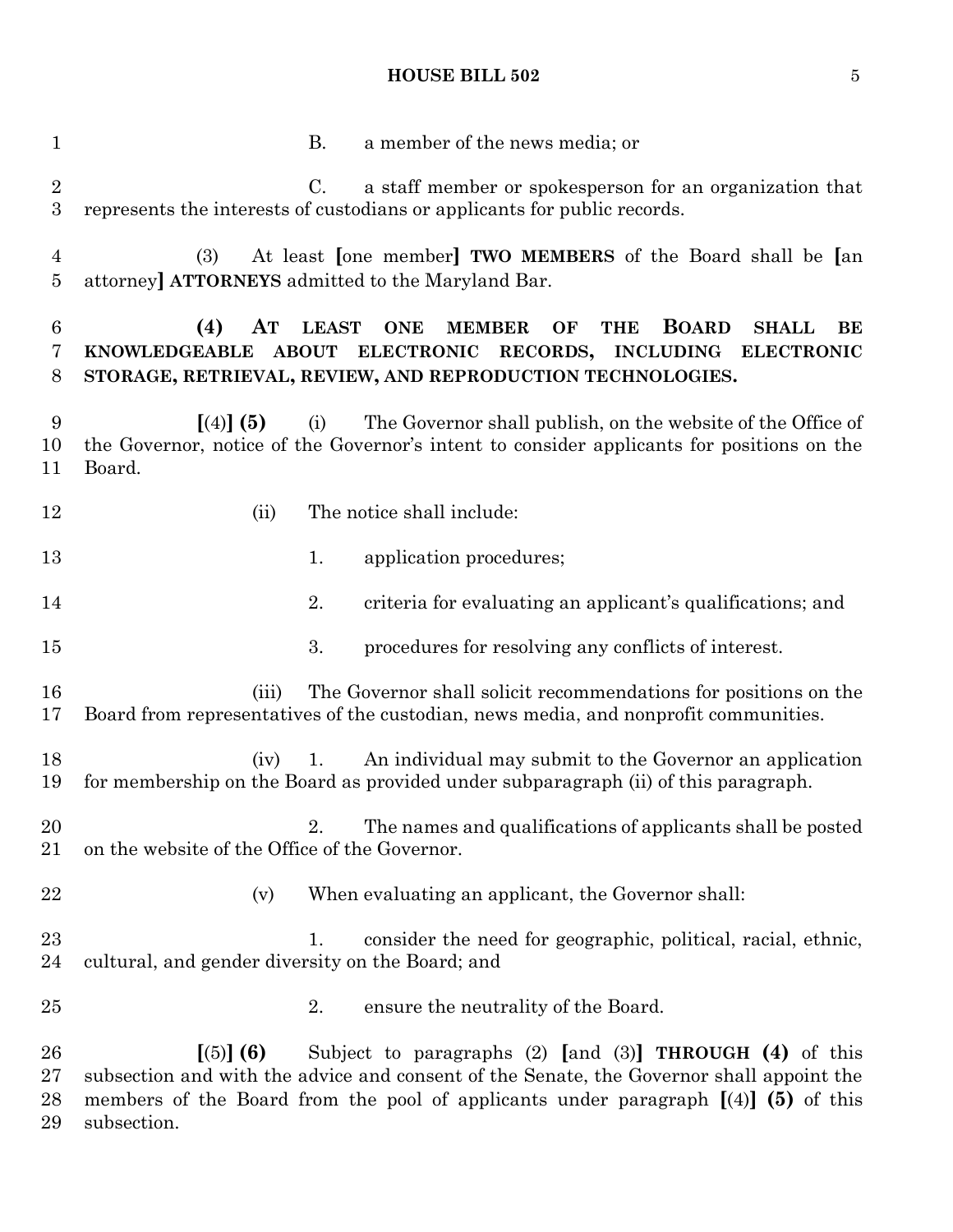(d) **(1) [**The**] SUBJECT TO PARAGRAPH (2) OF THIS SUBSECTION, THE**

Office of the Attorney General shall provide staff and office space for the Board.

4–1A–03.

 **(2) THE OFFICE OF THE ATTORNEY GENERAL SHALL PROVIDE AT LEAST FOUR STAFF MEMBERS TO ASSIST THE BOARD AND THE OFFICE OF THE PUBLIC ACCESS OMBUDSMAN TO CARRY OUT THE DUTIES OF THE BOARD UNDER THIS SUBTITLE AND THE OFFICE UNDER SUBTITLE 1B OF THIS TITLE.** 4–1A–04. (a) The Board shall: (1) receive, review, and, subject to § 4–1A–07 of this subtitle, resolve complaints filed under § 4–1A–05 of this subtitle from any applicant or the applicant's designated representative alleging that a custodian**: (I) DENIED INSPECTION OF A PUBLIC RECORD IN VIOLATION OF THIS TITLE; (II)** charged an unreasonable fee under § 4–206 of this title **OF MORE THAN \$200**; **(III) UNREASONABLY FAILED TO WAIVE A FEE UNDER § 4–206(E) OF THIS TITLE; OR (IV) FAILED TO RESPOND TO A REQUEST FOR A PUBLIC RECORD WITHIN THE TIME LIMITS ESTABLISHED UNDER § 4–203 OF THIS TITLE;** (2) issue a written opinion as to whether a violation has occurred; and (3) **ORDER THE CUSTODIAN TO: (I) IF THE BOARD FINDS THAT THE CUSTODIAN HAS DENIED INSPECTION OF A PUBLIC RECORD IN VIOLATION OF THIS TITLE, PRODUCE THE PUBLIC RECORD FOR INSPECTION; (II)** if the Board finds that the custodian charged an unreasonable fee under § 4–206 of this title, **[**order the custodian to**]** reduce the fee to an amount determined by the Board to be reasonable and refund the difference**; (III) IF THE BOARD FINDS THAT THE CUSTODIAN UNREASONABLY FAILED TO WAIVE A FEE UNDER § 4–206(E) OF THIS TITLE, WAIVE**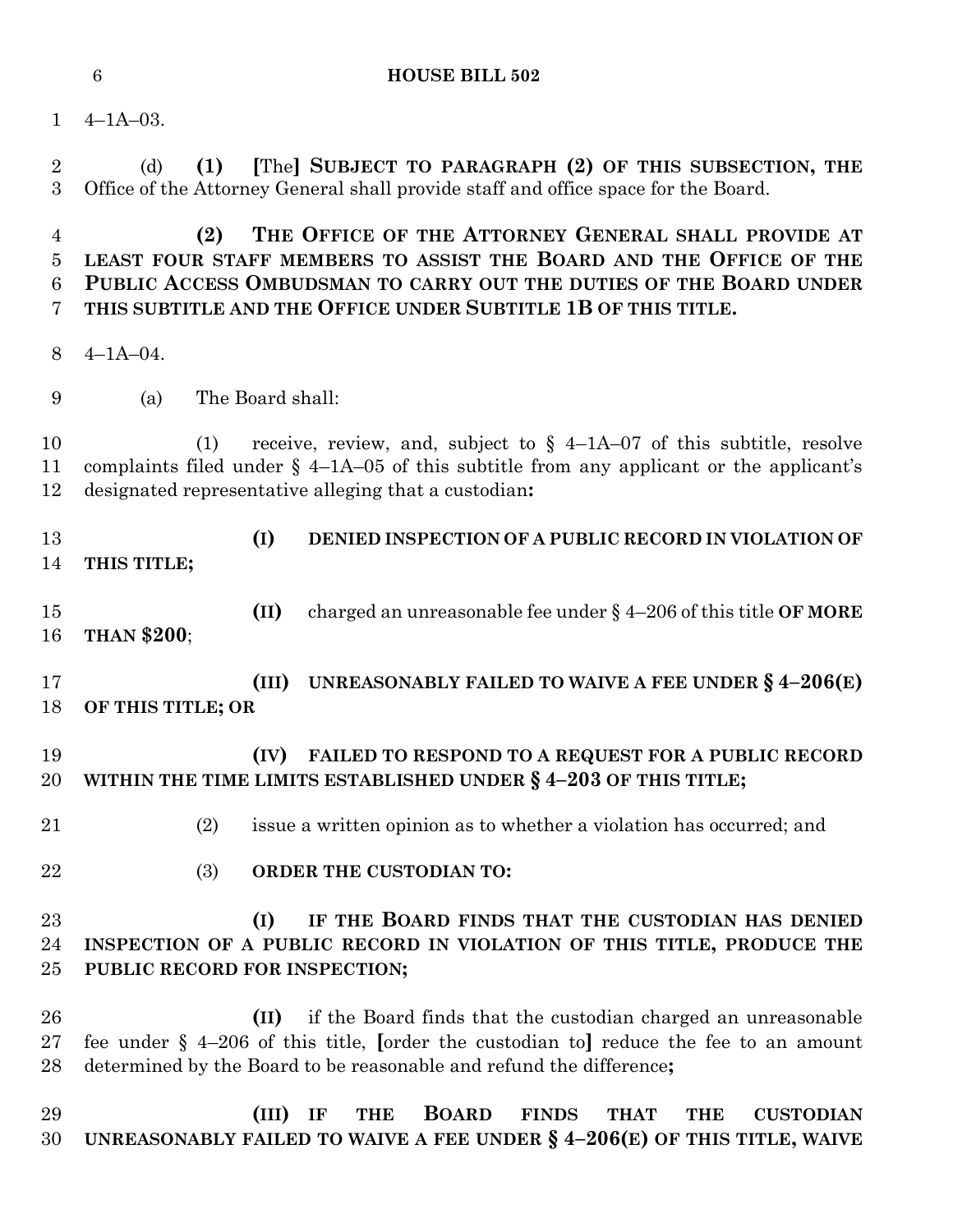**THE FEE OR RECONSIDER THE FEE WAIVER REQUEST; OR**

 **(IV) IF THE BOARD FINDS THAT THE CUSTODIAN FAILED TO RESPOND TO A REQUEST FOR A PUBLIC RECORD WITHIN THE TIME LIMITS ESTABLISHED UNDER § 4–203 OF THIS TITLE, PROMPTLY RESPOND AND, AT THE BOARD'S DISCRETION, WAIVE ANY FEE THE CUSTODIAN IS OTHERWISE ENTITLED TO CHARGE UNDER § 4–206 OF THIS TITLE**.

**(B) THE BOARD SHALL:**

 **(1) RECEIVE, REVIEW, AND, SUBJECT TO § 4–1A–07 OF THIS SUBTITLE, RESOLVE COMPLAINTS FILED UNDER § 4–1A–05 OF THIS SUBTITLE FROM ANY CUSTODIAN ALLEGING THAT AN APPLICANT'S REQUEST OR PATTERN OF REQUESTS IS FRIVOLOUS, VEXATIOUS, OR IN BAD FAITH;**

 **(2) ISSUE A WRITTEN OPINION AS TO WHETHER THE APPLICANT'S REQUEST OR PATTERN OF REQUESTS IS FRIVOLOUS, VEXATIOUS, OR IN BAD FAITH; AND**

 **(3) IF THE BOARD FINDS THAT THE APPLICANT'S REQUEST IS FRIVOLOUS, VEXATIOUS, OR IN BAD FAITH, BASED ON THE TOTALITY OF THE CIRCUMSTANCES INCLUDING THE NUMBER AND SCOPE OF THE APPLICANT'S PAST REQUESTS AND THE CUSTODIAN'S RESPONSES TO PAST REQUESTS AND EFFORTS TO COOPERATE WITH THE APPLICANT, ISSUE AN ORDER AUTHORIZING THE CUSTODIAN TO:**

 **(I) IGNORE THE REQUEST THAT IS THE SUBJECT OF THE CUSTODIAN'S COMPLAINT; OR**

 **(II) RESPOND TO A LESS BURDENSOME VERSION OF THE REQUEST WITHIN A REASONABLE TIME FRAME, AS DETERMINED BY THE BOARD.**

- **[**(b)**] (C)** The Board shall:
- 
- **(1) ADOPT REGULATIONS TO CARRY OUT THIS TITLE;**

**[**(1)**] (2)** study ongoing compliance with this title by custodians; and

 **[**(2)**] (3)** make recommendations to the General Assembly for improvements to this title.

 **[**(c)**] (D)** (1) On or before October 1 of each year, the Board shall submit a report to the Governor and, subject to § 2–1257 of the State Government Article, the General Assembly.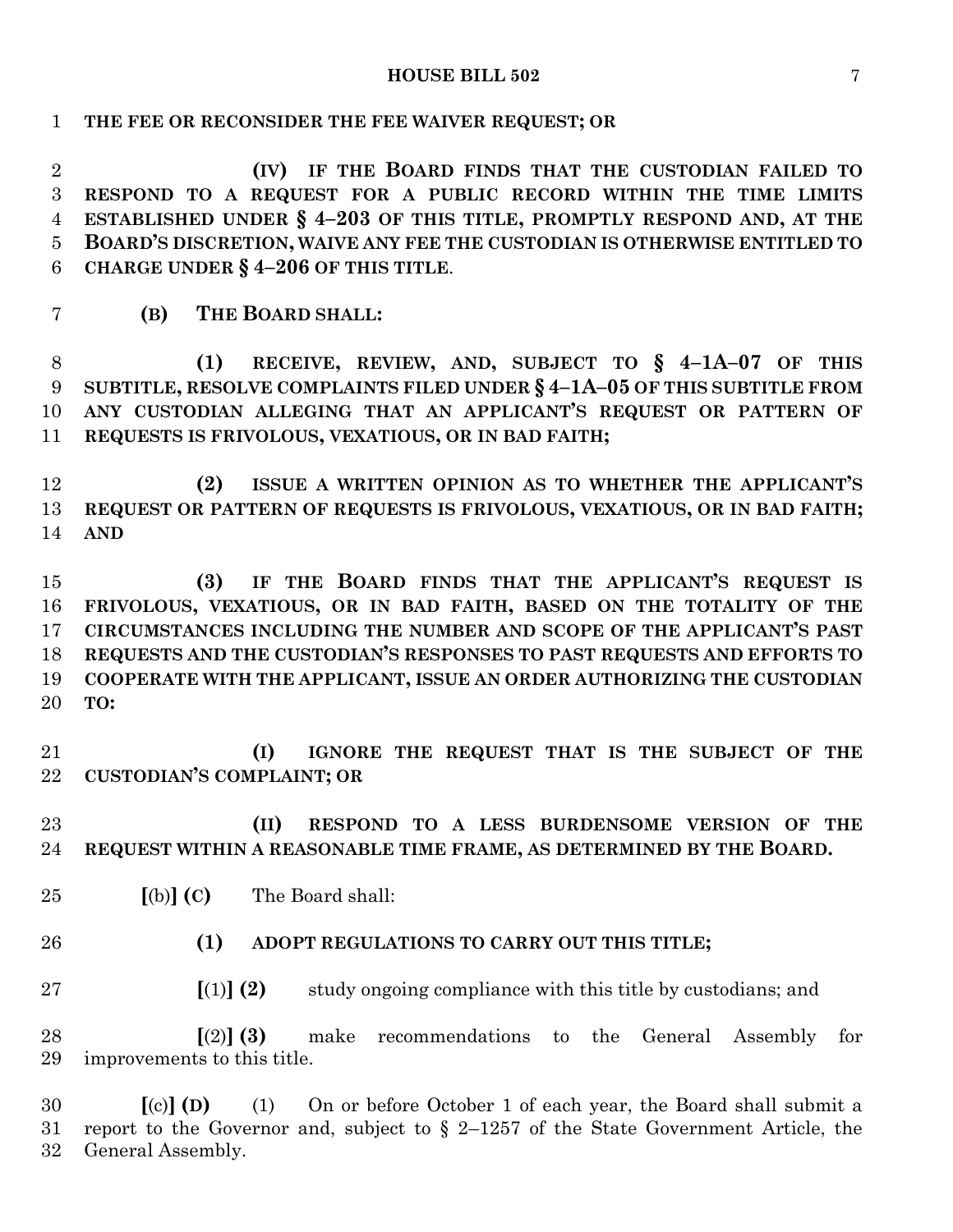|                                  | $8\,$           |                      |       | <b>HOUSE BILL 502</b>                                                                                                                                                                                                         |  |
|----------------------------------|-----------------|----------------------|-------|-------------------------------------------------------------------------------------------------------------------------------------------------------------------------------------------------------------------------------|--|
| $\mathbf{1}$                     |                 | (2)                  |       | The report shall:                                                                                                                                                                                                             |  |
| $\overline{2}$                   |                 |                      | (i)   | describe the activities of the Board;                                                                                                                                                                                         |  |
| $\boldsymbol{3}$                 |                 |                      | (ii)  | describe the opinions of the Board;                                                                                                                                                                                           |  |
| $\overline{4}$<br>$\overline{5}$ | and             |                      | (iii) | state the number and nature of complaints filed with the Board;                                                                                                                                                               |  |
| 6                                |                 |                      | (iv)  | recommend any improvements to this title.                                                                                                                                                                                     |  |
| 7                                | $4 - 1A - 05$ . |                      |       |                                                                                                                                                                                                                               |  |
| 8<br>9<br>10                     | (a)             |                      |       | Any applicant [or], the applicant's designated representative, OR A<br>CUSTODIAN may file a written complaint with the Board seeking a written opinion and<br>order from the Board UNDER $\S$ 4-1A-04 OF THIS SUBTITLE if:    |  |
| 11<br>12<br>13                   |                 | (1)                  |       | [a custodian charged a fee under $\S$ 4-206 of this title of more than \$350]<br>THE COMPLAINANT HAS ATTEMPTED TO RESOLVE THE DISPUTE THROUGH THE<br>OFFICE OF THE PUBLIC ACCESS OMBUDSMAN UNDER § 4-1B-04 OF THIS TITLE; and |  |
| 14<br>15<br>16                   |                 | (2)                  |       | [the complainant alleges in the complaint that the fee is unreasonable]<br>THE PUBLIC ACCESS OMBUDSMAN HAS ISSUED A FINAL DETERMINATION STATING<br>THAT THE DISPUTE WAS NOT RESOLVED.                                         |  |
| 17                               | (b)             | The complaint shall: |       |                                                                                                                                                                                                                               |  |
| 18<br>19                         | complaint;      | (1)                  |       | identify the custodian OR APPLICANT that is the subject of the                                                                                                                                                                |  |
| 20<br>21                         |                 | (2)                  |       | describe the action of the custodian OR APPLICANT, the date of the<br>action, and the circumstances of the action;                                                                                                            |  |
| 22                               |                 | (3)                  |       | be signed by the complainant;                                                                                                                                                                                                 |  |
| 23<br>24                         |                 | (4)                  |       | if available, include a copy of the original request for public records AND<br>THE CUSTODIAN'S RESPONSE, IF ANY; and                                                                                                          |  |
| $25\,$<br>$26\,$<br>$27\,$       |                 | (5)                  |       | be filed within [90] 45 days after the [action that is the subject of the<br>complaint occurred] COMPLAINANT RECEIVES THE FINAL DETERMINATION OF THE<br>PUBLIC ACCESS OMBUDSMAN UNDER § 4-1B-04 OF THIS TITLE.                |  |
| 28                               | $4 - 1A - 06$ . |                      |       |                                                                                                                                                                                                                               |  |
| 29                               | (a)             |                      |       | Except as provided in subsection (c) of this section, on receipt of a written                                                                                                                                                 |  |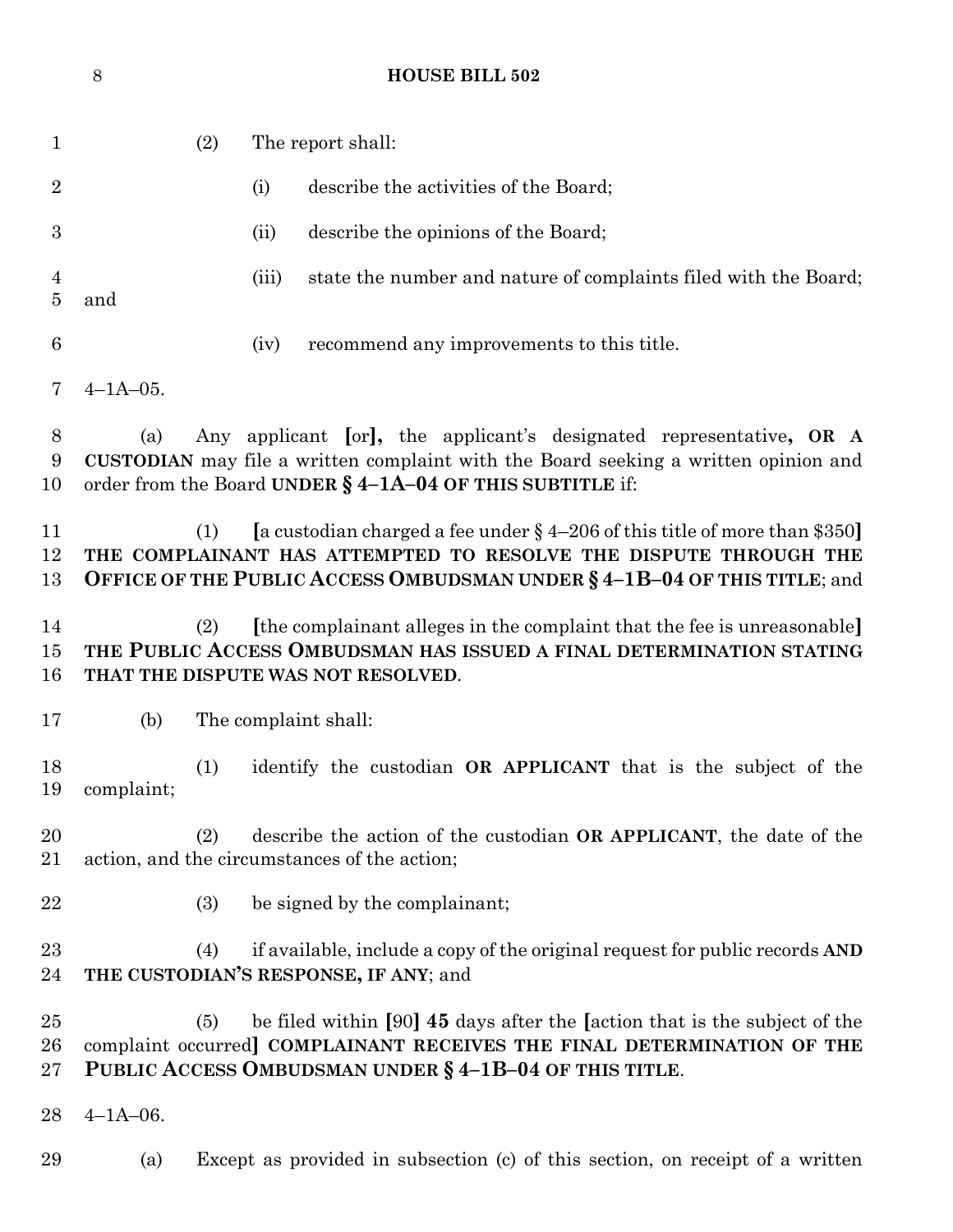| $\mathbf{1}$          | complaint, the Board promptly shall:                                                                                                                                                                                            |  |  |  |  |  |
|-----------------------|---------------------------------------------------------------------------------------------------------------------------------------------------------------------------------------------------------------------------------|--|--|--|--|--|
| $\boldsymbol{2}$<br>3 | send the complaint to the custodian OR APPLICANT identified in the<br>(1)<br>complaint; and                                                                                                                                     |  |  |  |  |  |
| $\overline{4}$        | request that a response to the complaint be sent to the Board.<br>(2)                                                                                                                                                           |  |  |  |  |  |
| $\overline{5}$<br>6   | The custodian OR APPLICANT shall file a written response to the<br>(b)<br>(1)<br>complaint within [15] 30 days after [the custodian receives] RECEIVING the complaint.                                                          |  |  |  |  |  |
| $\overline{7}$<br>8   | On request of the Board, the custodian shall finclude with its written<br>(2)<br>response to the complaint <b>PROVIDE</b> :                                                                                                     |  |  |  |  |  |
| 9<br>10<br>11<br>12   | (I)<br>IF THE COMPLAINT ALLEGES THAT THE CUSTODIAN FAILED<br>TO RESPOND TO A REQUEST FOR A PUBLIC RECORD WITHIN THE TIME LIMITS<br>ESTABLISHED UNDER § 4-203 OF THIS TITLE, A RESPONSE TO THE REQUEST FOR<br>THE PUBLIC RECORD; |  |  |  |  |  |
| 13<br>14              | IF THE COMPLAINT ALLEGES THAT THE CUSTODIAN DENIED<br>(II)<br>INSPECTION OF A PUBLIC RECORD IN VIOLATION OF THIS TITLE:                                                                                                         |  |  |  |  |  |
| 15<br>16              | 1.<br>A COPY OF THE PUBLIC RECORD OR DESCRIPTIVE<br>INDEX OF THE PUBLIC RECORD, AS APPROPRIATE; AND                                                                                                                             |  |  |  |  |  |
| 17<br>18              | 2.<br>THE PROVISION OF LAW ON WHICH THE CUSTODIAN<br>RELIED IN DENYING INSPECTION OF THE PUBLIC RECORD;                                                                                                                         |  |  |  |  |  |
| 19<br>20<br>21        | (III)<br><b>COMPLAINT ALLEGES THAT THE</b><br><b>THE</b><br><b>CUSTODIAN</b><br>IF<br>CHARGED AN UNREASONABLE FEE UNDER $\S 4-206$ OF THIS TITLE, the basis for the fee<br>that was charged; OR                                 |  |  |  |  |  |
| 22<br>23<br>24        | (IV) IF THE COMPLAINT ALLEGES THAT THE CUSTODIAN<br>UNREASONABLY FAILED TO WAIVE A FEE UNDER § 4-206 OF THIS TITLE, THE BASIS<br>ON WHICH THE CUSTODIAN DENIED THE WAIVER REQUEST.                                              |  |  |  |  |  |
| 25<br>26<br>27        | ON REQUEST OF THE BOARD, A CUSTODIAN OR AN APPLICANT<br>(3)<br>SHALL PROVIDE AN AFFIDAVIT CONTAINING A STATEMENT OF FACTS THAT ARE AT<br>ISSUE IN THE COMPLAINT.                                                                |  |  |  |  |  |
| 28<br>29<br>30        | THE BOARD SHALL MAINTAIN THE CONFIDENTIALITY OF ANY<br>(4)<br>RECORD OR CONFIDENTIAL INFORMATION SUBMITTED BY A CUSTODIAN OR AN<br>APPLICANT UNDER THIS SUBSECTION THAT IS NOT A PUBLIC RECORD.                                 |  |  |  |  |  |
| 31                    | If a written response OR INFORMATION REQUESTED UNDER SUBSECTION<br>$\left( \mathrm{c}\right)$                                                                                                                                   |  |  |  |  |  |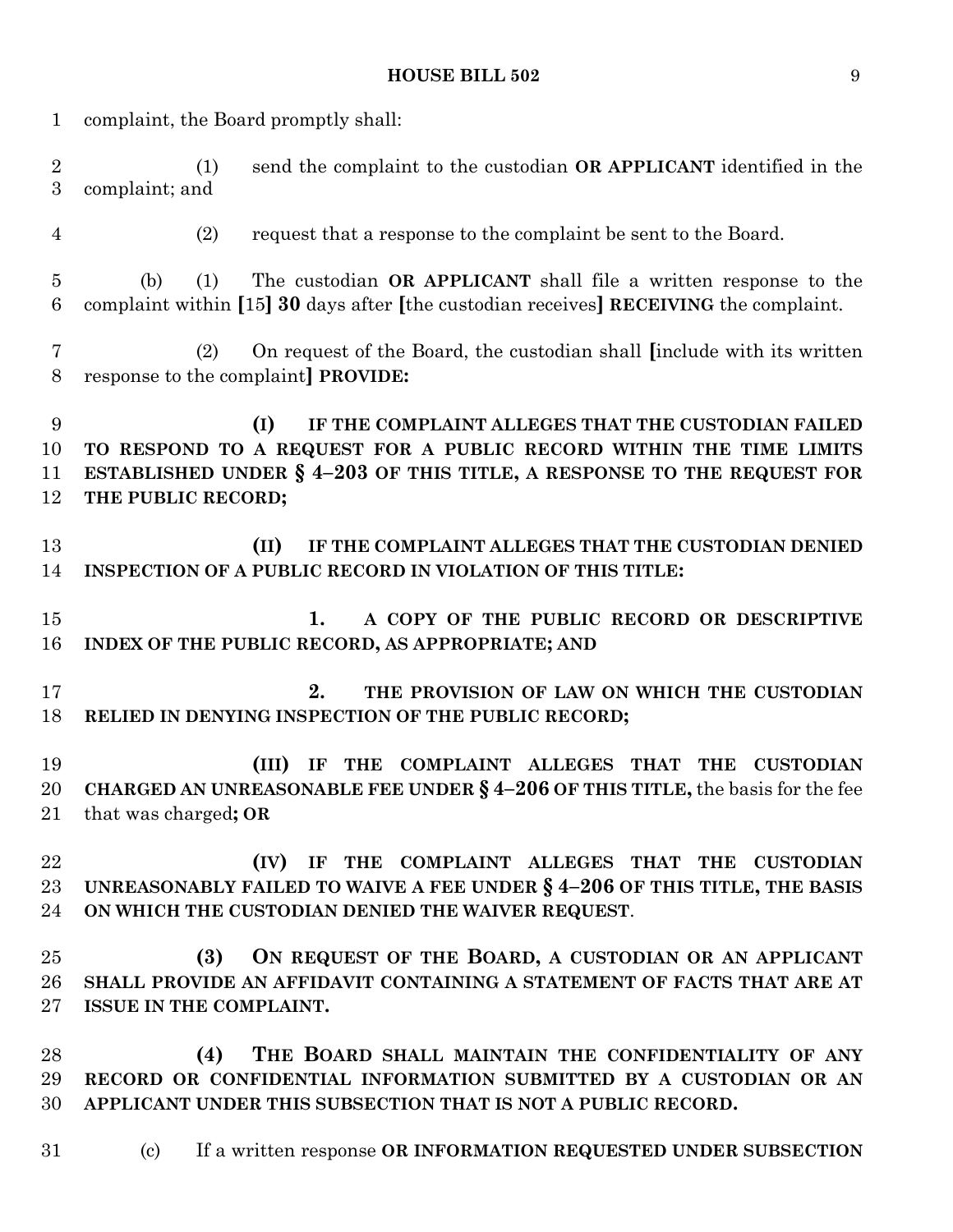**(B) OF THIS SECTION** is not received within **[**45**] 30** days after the **[**notice**] REQUEST** is sent, the Board shall decide the case on the facts before the Board.

4–1A–07.

(a) (1) The Board shall review the complaint and any response.

 (2) **[**If the information in the complaint and response is sufficient for making a determination based on the Board's own interpretation of the evidence,**] THE BOARD SHALL ISSUE A WRITTEN OPINION** within 30 days after receiving **[**the response, the Board shall issue a written opinion as to whether a violation of this title has occurred or will occur**] THE WRITTEN RESPONSE AND ALL INFORMATION REQUESTED UNDER § 4–1A–06(B) OF THIS SUBTITLE**.

 (b) (1) (i) Subject to subparagraph (ii) of this paragraph, if the Board is unable to reach a determination based on the written submissions before it, the Board may schedule an informal conference to hear from the complainant, the **AFFECTED** custodian **OR APPLICANT**, or any other person with relevant information about the subject of the complaint.

 (ii) The Board shall hold the informal conference under subparagraph (i) of this paragraph in a location that is as convenient as practicable to the complainant and the **AFFECTED** custodian **OR APPLICANT**.

 (2) When conducting a conference that is scheduled under paragraph (1) of this subsection, the Board may allow the parties to testify by teleconference or submit written testimony by electronic mail.

 (3) An informal conference scheduled by the Board is not a contested case within the meaning of § 10–202(d) of the State Government Article.

 (4) The Board shall issue a written opinion within 30 days after the informal conference.

 (c) (1) If the Board is unable to issue an opinion on a complaint within the time periods specified in subsection (a) or (b) of this section, the Board shall:

 (i) state in writing the reason for its inability to issue an opinion; and

 (ii) issue an opinion as soon as possible but not later than **[**90**] 120** days after the filing of the complaint.

 (2) An opinion of the Board may state that the Board is unable to resolve the complaint.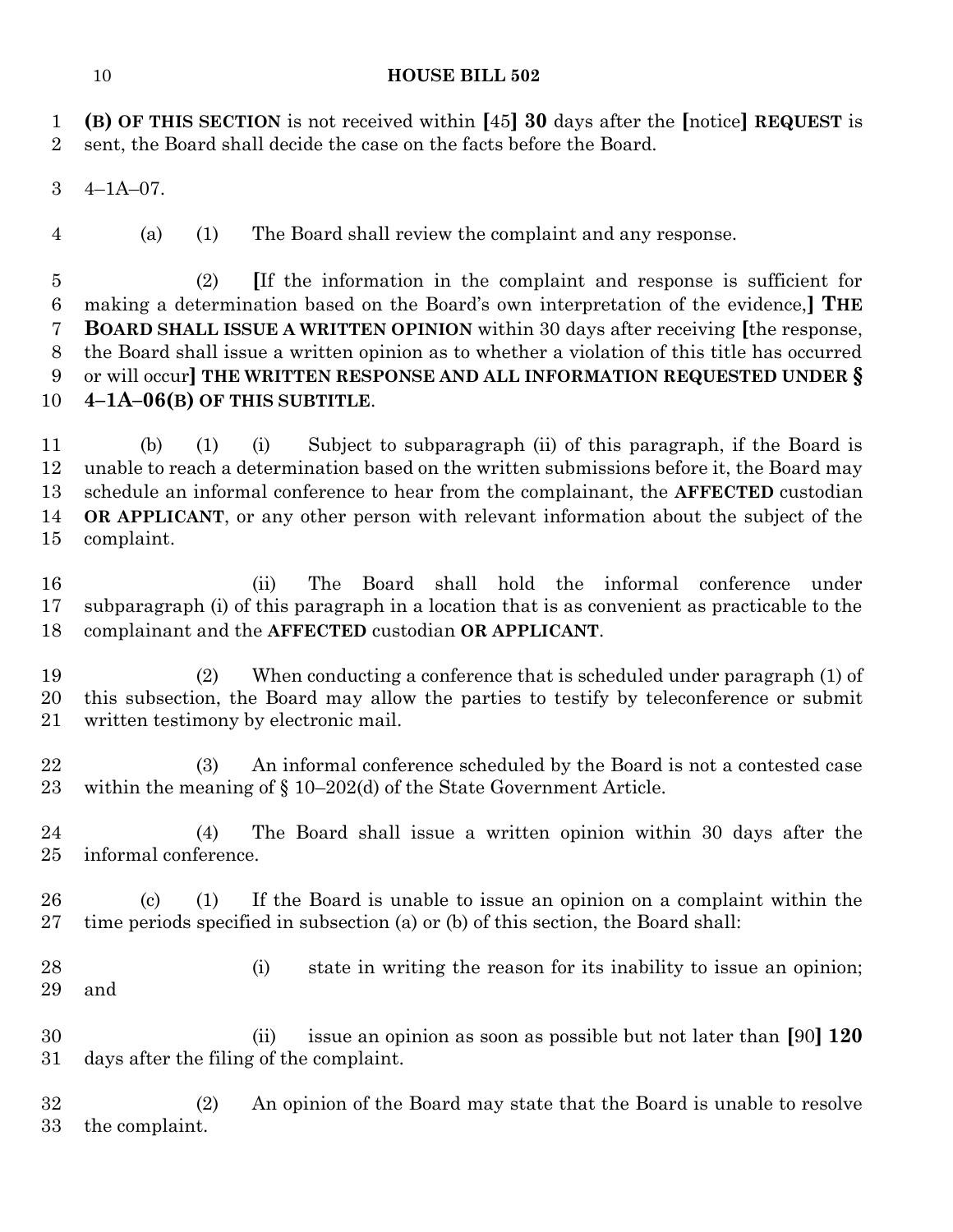(d) The Board shall send a copy of the written opinion to the complainant and the affected custodian **OR APPLICANT**.

4–1B–01.

In this subtitle, "Ombudsman" means the Public Access Ombudsman.

4–1B–02.

 (b) **[**The**] SUBJECT TO § 4–1A–03(D)(2) OF THIS TITLE, THE** Office of the Attorney General shall provide office space and staff for the Ombudsman, with appropriate steps taken to protect the autonomy and independence of the Ombudsman.

4–1B–04.

 (a) Subject to subsection **[**(b)**] (D)** of this section, the Ombudsman shall make reasonable attempts to resolve disputes between applicants and custodians relating to requests for public records under this title, including disputes over:

13 (1) the custodian's application of an exemption;

(2) redactions of information in the public record;

 (3) the failure of the custodian to produce a public record in a timely manner or to disclose all records relevant to the request;

(4) overly broad requests for public records;

 (5) the amount of time a custodian needs, given available staff and resources, to produce public records;

- 20 (6) a request for or denial of a fee waiver under  $\S$  4–206(e) of this title; and
- 
- (7) repetitive or redundant requests from an applicant.

 **(B) WITHIN 90 DAYS AFTER RECEIVING A REQUEST FOR DISPUTE RESOLUTION, UNLESS THE PARTIES MUTUALLY AGREE TO EXTEND THE DEADLINE, THE OMBUDSMAN SHALL ISSUE A FINAL DETERMINATION STATING:**

- **(1) THAT THE DISPUTE HAS BEEN RESOLVED; OR**
- **(2) THAT THE DISPUTE HAS NOT BEEN RESOLVED.**

 **(C) IF THE OMBUDSMAN ISSUES A FINAL DETERMINATION STATING THAT THE DISPUTE HAS NOT BEEN RESOLVED, THE OMBUDSMAN SHALL INFORM THE APPLICANT AND THE CUSTODIAN OF THE AVAILABILITY OF REVIEW BY THE BOARD**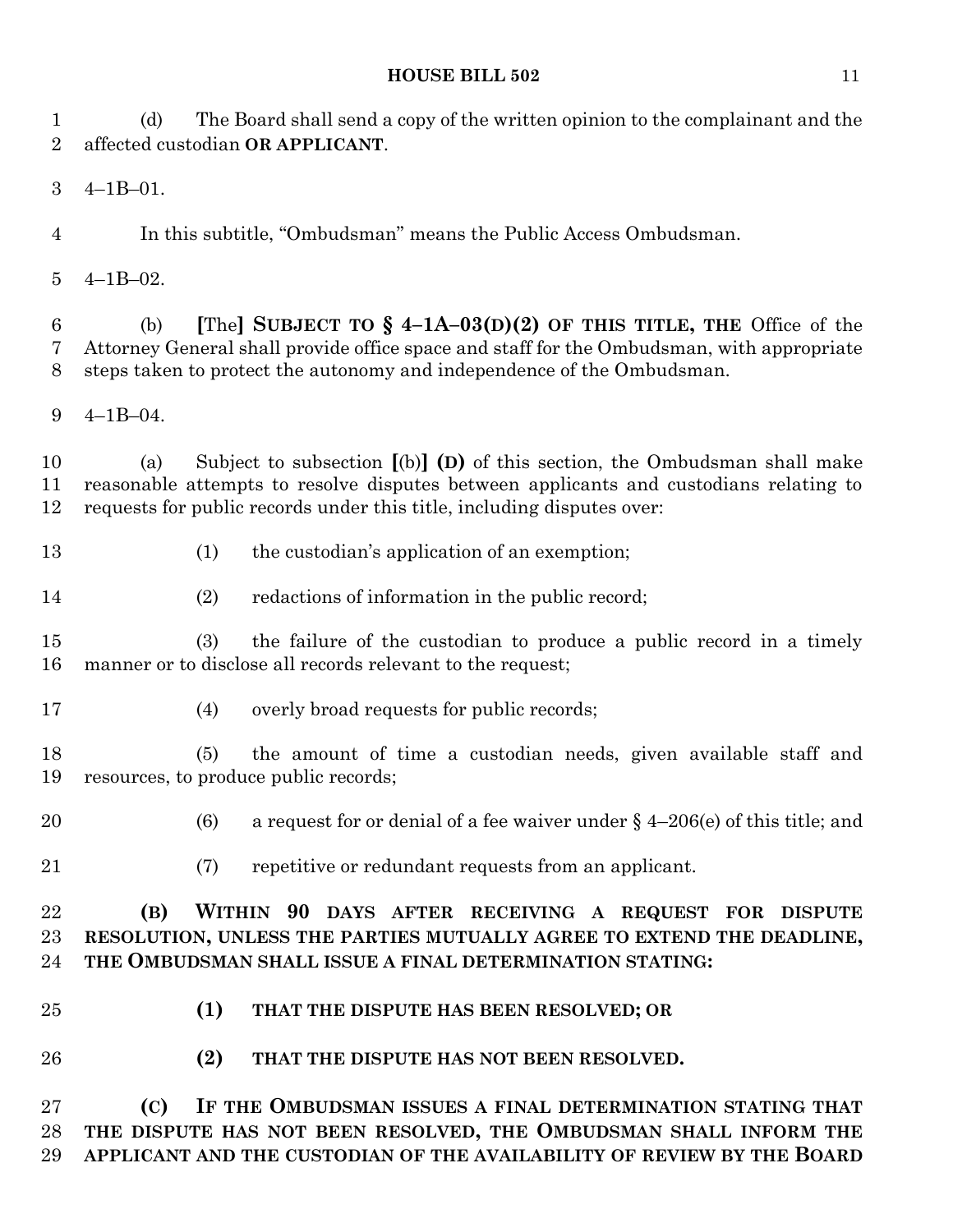**UNDER § 4–1A–04 OF THIS TITLE.**

 **[**(b)**] (D)** (1) When resolving disputes under this section, the Ombudsman may not:

 (i) compel a custodian to disclose public records or redacted information in the custodian's physical custody to the Ombudsman or an applicant; or

 (ii) except as provided in **[**paragraph**] PARAGRAPHS** (2) **AND (3)** of this subsection, disclose information received from an applicant or custodian without written consent from the applicant and custodian.

 (2) The Ombudsman may disclose information received from an applicant or custodian to the assistant Attorney General assigned to the Office of the **PUBLIC ACCESS** Ombudsman **OR TO ANY OTHER PERSON WORKING UNDER THE DIRECTION OF THE OMBUDSMAN**.

 **(3) THE OMBUDSMAN MAY TRANSFER BASIC INFORMATION ABOUT A DISPUTE, INCLUDING THE IDENTITY OF THE APPLICANT AND CUSTODIAN AND THE NATURE OF THE DISPUTE, TO THE BOARD IF APPROPRIATE STEPS HAVE BEEN TAKEN TO PROTECT THE CONFIDENTIALITY OF COMMUNICATIONS MADE OR RECEIVED IN THE COURSE OF ATTEMPTING TO RESOLVE THE DISPUTE.**

 **(E) (1) ON OR BEFORE OCTOBER 1 EACH YEAR, IN CONJUNCTION WITH THE REPORT OF THE PUBLIC INFORMATION ACT COMPLIANCE BOARD REQUIRED UNDER § 4–1A–04 OF THIS TITLE, THE OMBUDSMAN SHALL SUBMIT A REPORT TO THE GOVERNOR AND, SUBJECT TO § 2–1257 OF THE STATE GOVERNMENT ARTICLE, THE GENERAL ASSEMBLY.**

**(2) THE REPORT SHALL:**

**(I) DESCRIBE THE ACTIVITIES OF THE OMBUDSMAN;**

 **(II) STATE THE NUMBER AND NATURE OF REQUESTS FOR DISPUTE RESOLUTION MADE TO THE OMBUDSMAN;**

 **(III) DESCRIBE THE AGGREGATE OUTCOMES OF DISPUTE RESOLUTIONS CONDUCTED BY THE OMBUDSMAN;**

 **(IV) HIGHLIGHT ANY AREAS OF CONCERN AND RECOMMEND BEST PRACTICES FOR GOVERNMENTAL UNITS IN RESPONDING TO REQUESTS FOR PUBLIC RECORDS UNDER THIS TITLE; AND**

- 
- **(V) RECOMMEND ANY IMPROVEMENTS TO THIS TITLE.**